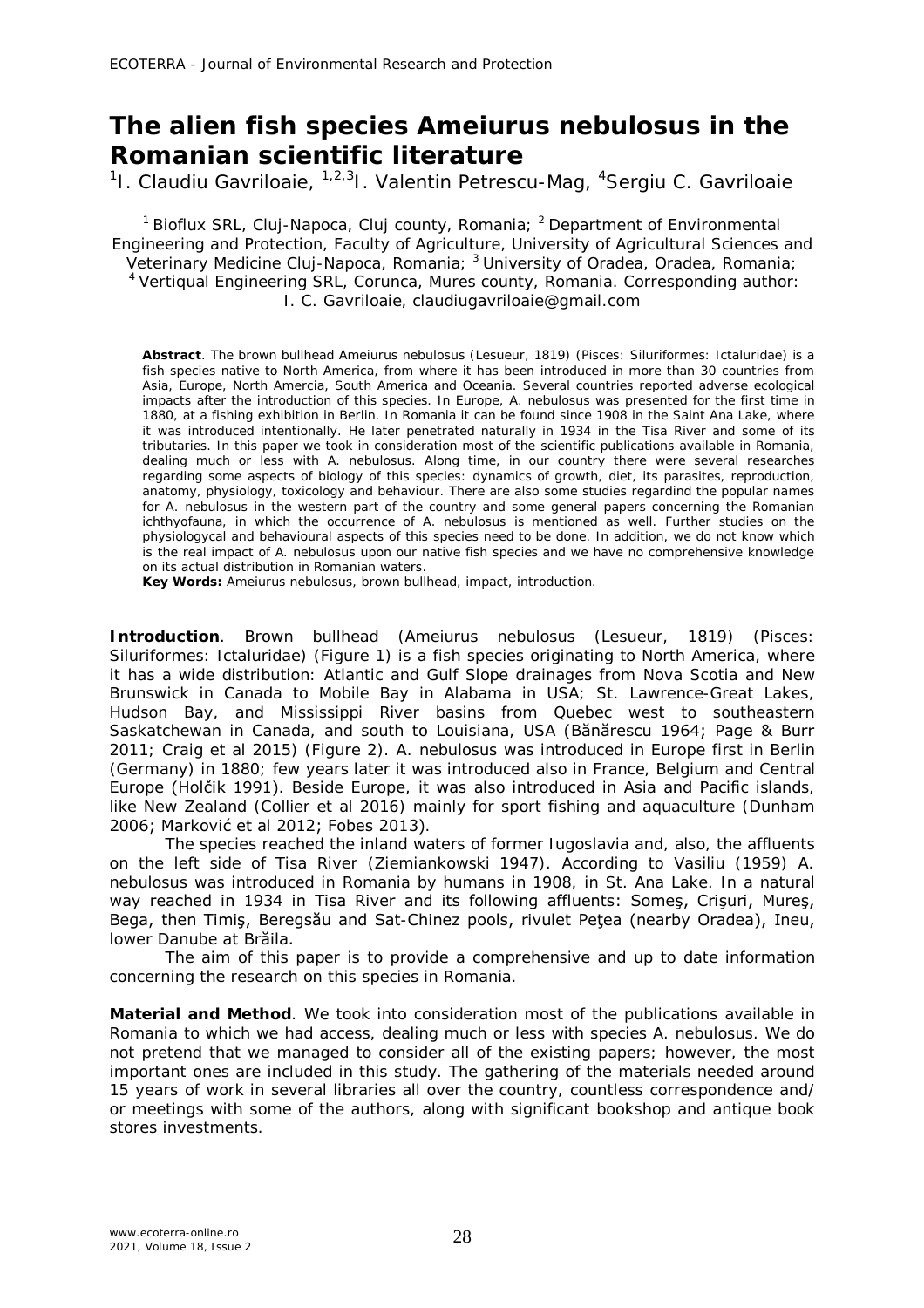

Figure 1. Individual of *Ameiurus nebulosus* (Bucharest, 2003) (Photo by Claudiu Gavriloaie).



Figure 2. The native range of *Ameiurus nebulosus* (Source: https://tm.americancatfishingassociation.com).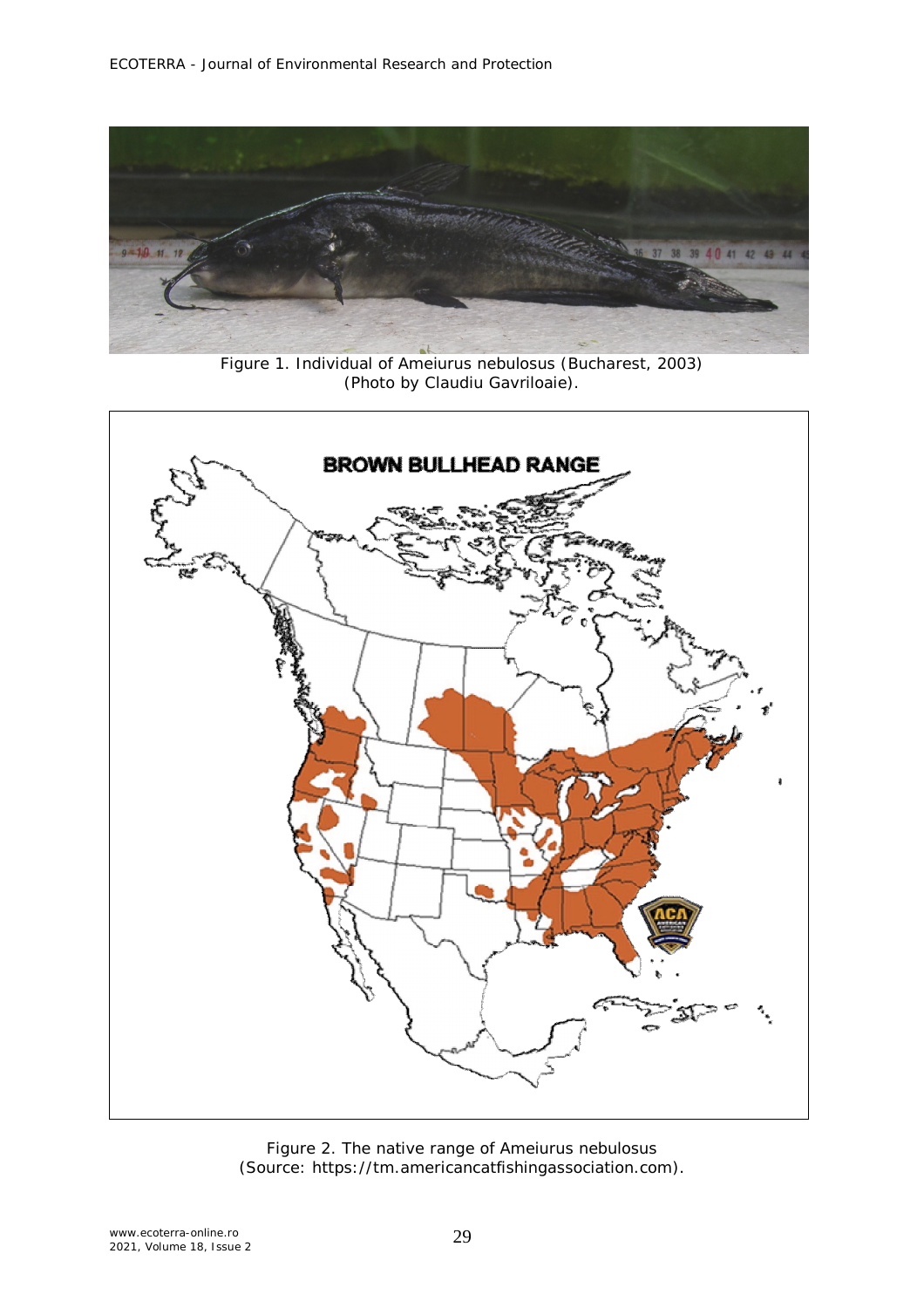**Results and Discussion**. The species was mentioned for the first time in Romania by Antonescu (1934) in his work "Inlandwater fishes of Romania".

Antonescu (1938) reffered to this species again in an article published in "Grigore Antipa, Hommage à son oeuvre". The paper focused on the morpholgy and biology of the species, but also discussed about the introduction of *A. nebulosus* in Europe and the occurence of this fish in Romania, which was present at that time only in some of the large rivers in Transylvania.

Ziemiankowski (1944), in his work "Fishes of Bucovina" described the morphology and ecology of *A. nebulosus* and talked about the introduction of this species in Europe. He also mentioned that this species had recently appeared (for that time) in Romania and it was present only in the Mureş River; in Bucovina it was introduced accidentally in the fisheries from Iujineţi and Stăuceni, along with the crucian carp (*Carrasius carassius*) from the former Yugoslavia. However, the species did not establish in those waterbodies at that time.

Băcescu (1947), in his well known book "Fishes, as seen by the Romanian fisherman" beside the occurence of the species in Romania, also presented the common names of this fish from different regions of the country.

Cărăusu (1952), in "Treaty of Ichthyology" summarized the data available on this fish in the Romanian literature.

Ghelase (1956) described the morphology and ecology of *A. nebulosus*, and added new data on the occurence of the species in Romania. He also reffered to the angling of this species and he underlined the fact that this fish should not be introduced in fisheries.

Antonescu (1957) mentioned the species in his work "Fishes of R.P.R.".

Vasiliu (1959) presented briefly the morphology and distribution of the species in Romania, and sustained that *A. nebulosus* was introduced in Romania for the first time in 1908, in the St. Ana Lake.

Rădulescu & Suceveanu (1959) published an article on the diet and parasites of *A. nebulosus.* They studied 34 individuals from the Cefa Fisheries (Bihor county) and the Timiș River. The authors found mostly invertebrates in the diet of this fishes, in case of only 3 individuals there were fish remains in the gastro-intestinum, and only in case of a single individual there were remains of a frog. Diatomea and filamentous algae seemed to be the most abundent in the food of vegetal origin. The authors identified a specific parasite of the species (*Ancyrocephalus pricei*), which is also native to North American waters, the other parasites were common ones among the native freshwater fishes of Romania.

Bera (1961) mentioned for the first time the species from the southern regions of Romania, in a fish pond west from Câmpulung-Muscel. In this paper we can also find some observations regarding the behaviour of *A. nebulosus* in captivity.

Buşniță & Alexandrescu (1963) mentioned the species in "The Atlas of Fishes from R.P.R.".

Bănărescu (1964) described in details the species in his work on the fish fauna of Romania: the morphology, ecology, economic value and distribution of the species in our country.

Bănărescu (1968) discussed the taxonomy of the species and (mis)concluded that in fact the species present in Romanian waterbodies may be *Ameiurus melas*, not *A. nebulosus*.

Ionescu (1968) mentioned the species in his book "Vertebrates of Romania".

Oroş & Stăncioiu (1968) studied the metabolism of the species in the cold sezon. They found the metabolism of this species to be significantly slower like in case of native freshwater species

Wilhelm (1973) studied the growth of *A. nebulosus* in the Criş and Beretău basins.

Wilhelm (1975) published some biometric data on this species from Cris and Beretău basins.

Wilhelm (1979) published papers regarding the reproduction of the species in the Criş and Barcău basins. The author considered the species to be less prolific but highly viable, due to the lack of natural enemies and the care of offsprings.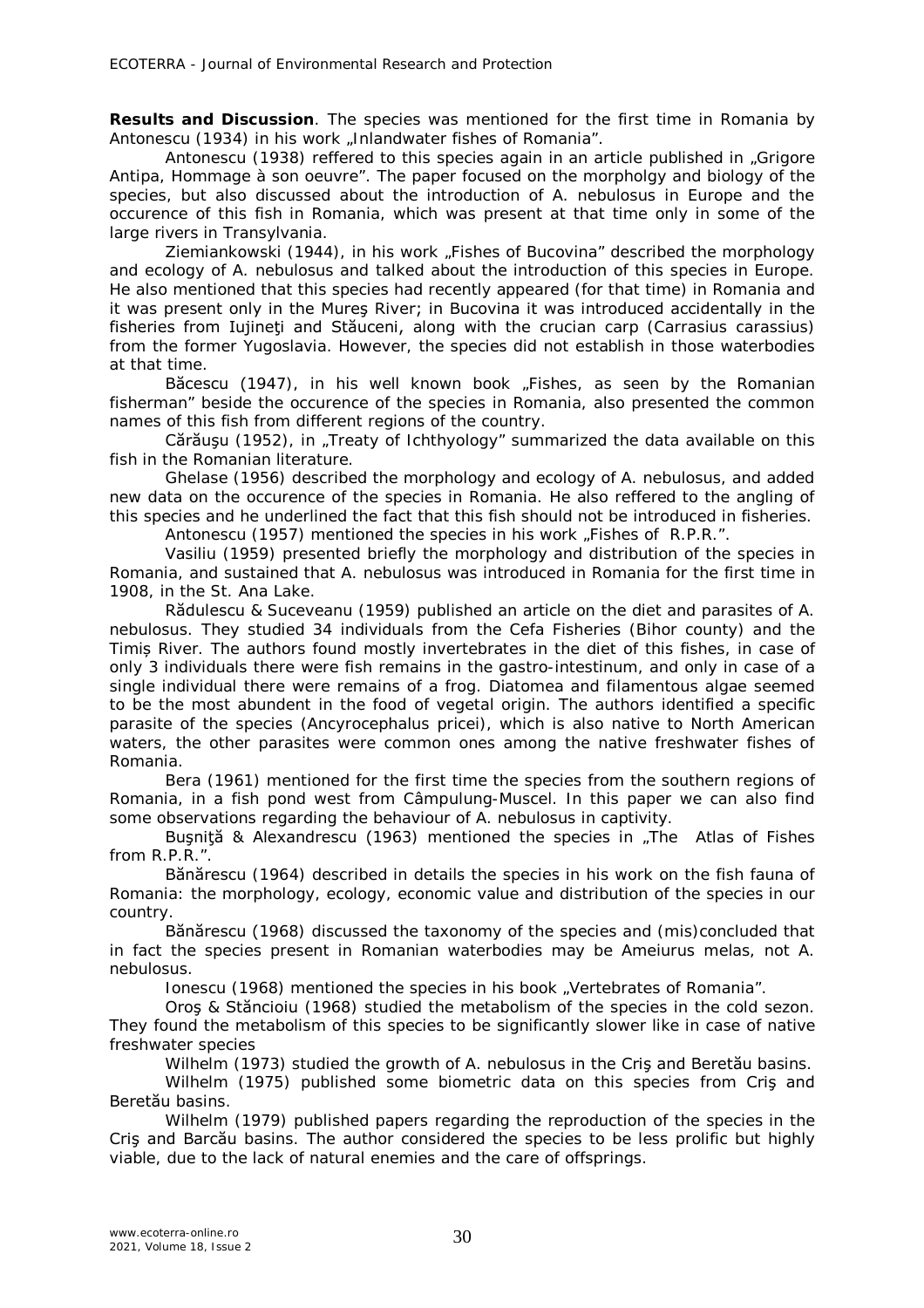Wilhelm (1980) presented data on the diet and growth dynamic of *A. nebulosus* in the natural waterbodies and the fisheries of Bihor county. He also offered some data on the behavior of *A. nebulosus.*

Wilhelm (1981) published new data on the growth of this species from the Criş and Barcău Basins.

Wilhelm (1983) published some data on the diet of *A. nebulosus* from Bihor county. He found that *A. nebulosus* had a wide trophic spectrum, a fact which allows it to use a wide range of nutrients. The author also discovered that there was a low level of intraspecific competition between the different age classes. The fishes found in the diet of *A. nebulosus* were of small size, without economic value.

Bănărescu (2004) discussed about the taxonomic status of *A. nebulosus* in Romania. The author mentioned that the species was initially considered by himself in a previous paper (Bănărescu 1968) as being *Ameiurus melas*, which proved to be a mistake. *A. melas* entered the Romania waters much later.

In 2004, the presence of *A. nebulosus* has been mentioned by various authors in different waterbodies: in Tisa basin (Harka et al 2004), in Maramureş county (Ardelean & Béres 2004), in Homorod rivulet, Satu-Mare county (Wilhelm et al 2004), Ecedea marsh and Crasna river (Wilhelm & Gavril 2004).

Telcean et al (2005) mentioned the presence of *A. nebulosus* on few sites in Crişul Repede river.

Falka & Bud (2006) studied the morphology and phenotypic variability of *A. nebulosus* and its possible impacts on native fish species.

Petrescu & Mag (2006) studied the stomach content and the feeding behaviour of *A. nebulosus*, both in a fish pond from Ariniş fish farm (Maramureş county), and in aquaria in the laboratory at USAMV Cluj-Napoca. It was observed that, in fish pond, the fish ingested more than 70% vegetable food and only 30% of other components like cyprinid fish juveniles and invertebrates. In the second experiment, small individuals of *A. nebulosus* were raised together with three poeciliid species for three month. The species showed aggresive behaviour and preyed on the companion species. At first it prayed the males of the smallest species, in the end of experiment all the individuals from the other three species being completely consumed by *A. nebulosus*. This shows a potential threat on native fish fauna in waters where *A. nebulosus* is present.

Gavriloaie (2008) studied the fish fauna from few lakes in Bucharest city and mentioned the presence of *A. nebulosus* in the lake from State Circus Park (Parcul Circului de Stat). It seemed that the species has been introduced intentionally by an aquarium hobbyist.

Gavriloaie et al (2011) discussed about the alien fish species from natural waters of Bistrița-Năsăud county. They only found out that Rössler (2002) mentioned that the first report of *A. nebulosus* in the county was made in 1965 for Someş river.

Stănescu & Gavriloaie (2011) studied the vegetation and fauna from Colentina river along its course within the Buharest city. The authors mentioned the presence of *A. nebulosus* in some of the lakes from the Colentina river's course, namely Herăstrău (Figure 3), Floreasca, Tei and Plumbuita, where the anglers mostly captured this species, and rarely other species like *Carassius gibelio*, *Cyprinus carpio*, and very rarely species like *Perca fluviatilis*, *Sander lucioperca*, *Silurus glanis*, and *Abramis brama*, which used to me common only few years ago.

Bănăduc et al (2013) noticed the presence of *A. nebulosus* in Timiş river, on the locations Topolovățu Mare, Șag and Cebza.

Telcean et al (2014) searched on the fish fauna from Carei Plain natural protected area, mentioning the presence of *A. nebulosus* in a stream within the Urziceni Forest. The authors stated that the presence of this species on the research area is alarming due to the potential negative impact on the native fish fauna.

Popescu et al (2015) studied the topography of the internal organs of *A. nebulosus*. The authors sampled 5 individuals from Stejeriş Lake, Cluj county.

Cocan et al (2018) studied the effects of thermal stress on hematological and metabolic profiles of *A. nebulosus*. They studied 150 individuals captured from Stejeriş Lake, Cluj county and concluded that this species has great plasticity and adaptability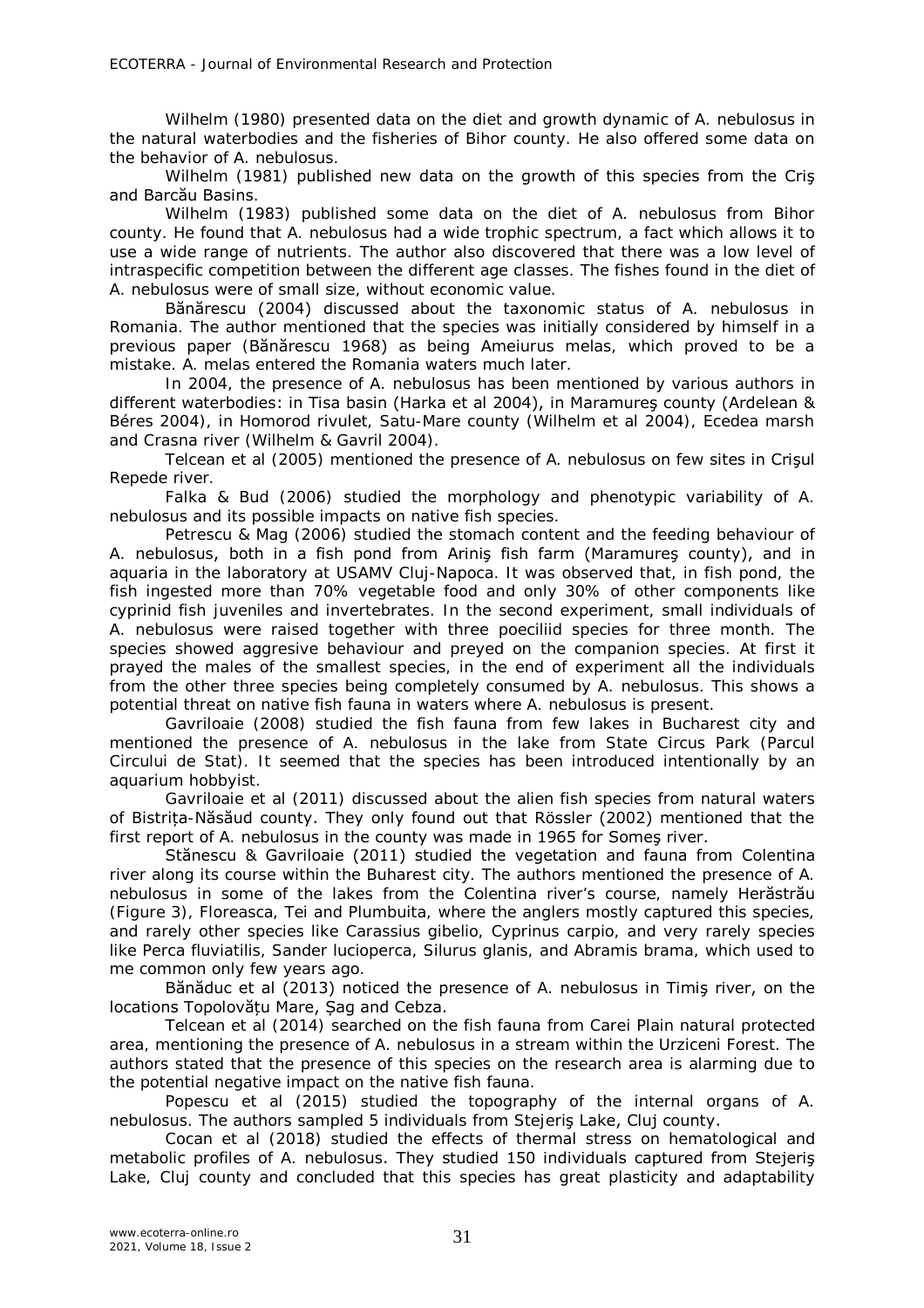regarding the environmental conditions. The fish showed no pathologic state in a wide range of temperature, from 6 to 31°C, which is astonishing. The fish only showed changes in behaviour, being rather lethargic at the lowest and highest temperatures.



Figure 3. Juveniles of *Ameiurus nebulosus* on Herăstrău lake (photo by Stelian Stănescu).

Ionescu et al (2019) evaluated the bioaccumulation of heavy metals in six fish species, including *A. nebulosus*, from Argeş river and three lakes from Colentina river (namely Mogoşoaia, Herăstrău and Pantelimon). It was noted that this species was able to accumulate relatively high amounts of Cu, Ni, Cd, Pb, Cr, Zn and Hg. The authors concluded that contamination with potentially toxic elements such as heavy metals in the aquatic ecosystems is a major problem since they accumulate in the trophic chains

Cocan et al (2020) investigated the venomous glands of *A. nebulosus* through magnetic resonance imaging, which were present at the base of the hard rays (spines) of dorsal fin and pectoral fins respectively. These spines form a mechanism of protection when in erect position, thus increasing the dimensions of the body over the ingestion capability of predators (Rojo 2013), which can be other fish species or birds, turtles and otters (Jackmann et al 1999; Rojo 2013).

Iftime & Iftime (2021) wrote an extended review on alien fish, amphibian and reptile species in Romania, including *A. nebulosus*. The authors presented some data about its introduction in our country; concerning the species occurrence, the authors focused mainly on Bucharest city and its surroundings. They also added some remarks about the species impact on the environment and on the native fish fauna.

Besides the above mentioned publications, there are few inventories on the ornamental and non-native fish species in Romania in which the species *A. nebulosus* is mentioned: Bud et al (2006), Gavriloaie (2007), Petrescu & Mag (2007), Iacob & Petrescu-Mag (2008), Gavriloaie & Berkesy (2013)

**Conclusions**. Along time, in our country there were several researches regarding some aspects of biology of brown bullhead (*Ameiurus nebulosus*). It is necessarly to be studied better the physiologycal and behavioural aspects of brown bullhead' s biology. Also, we do not know yet which is the real impact of this species upon our native fish species and we still have limited information about its actual occurrence in Romania.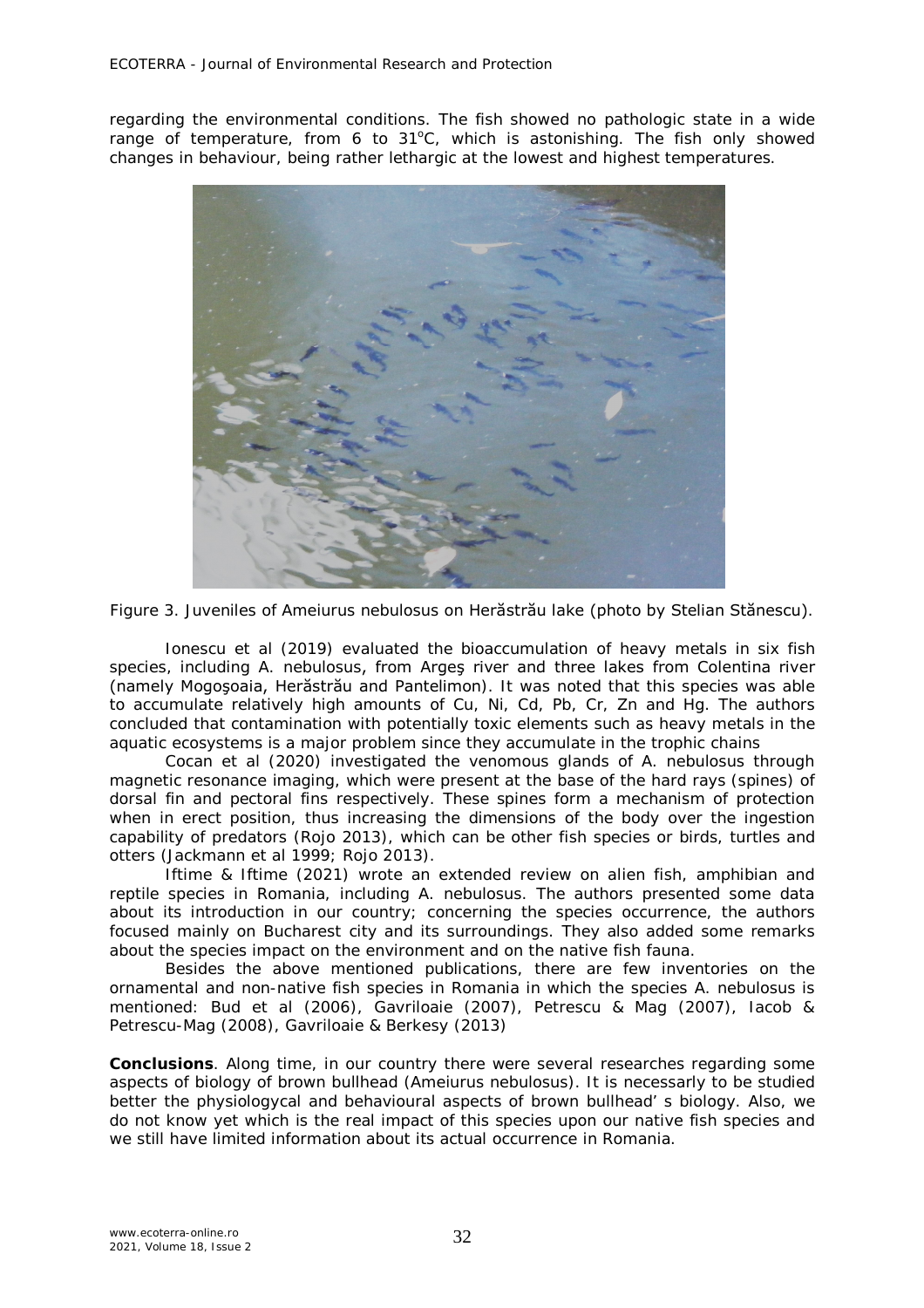## **References**

- Antonescu C. S., 1934 Peştii apelor interioare din România. Monitorul Oficial şi Imprimeriile Statului, Bucureşti. [in Romanian]
- Antonescu C. S., 1938 Elemente nouă în fauna apelor dulci din România. Volumul jubiliar "Gr. Antipa, Hommage à son oeuvre", pp. 85-91. [in Romanian]
- Antonescu C. S., 1957 Peştii din apele R. P. R. Editura Agro-Silvică de Stat, Bucureşti. [in Romanian]
- Ardelean G., Béres I., 2004 Structura și zonarea ihtiofaunei Maramureșului potrivit cercetărilor recente. Studia Universitatis Vasile Goldiș, Arad. Seria Științele Vieții 14:49-50. [in Romanian]
- Băcescu M., 1947 Peştii, aşa cum îi vede pescarul ţăran român. I. C. P., Monogr. Nr. 3. [in Romanian]
- Bănăduc D., Stroilă V., Curtean-Bănăduc A., 2013 The fish fauna of the Timiş River (Banat, Romania). Transylvanian Review of Systematical and Ecological Research 15:145-172.
- Bănărescu P., 1964 Pisces-Osteichthyes (peşti ganoizi şi osoşi). Fauna R. P. R., vol. 13, Editura Academiei R. P. R., Bucureşti. [in Romanian]
- Bănărescu P., 1968 Poziția sistematică a somnului pitic american aclimatizat în apele României. Studii şi Cercetări de Biologie, Seria Zoologie 20(3):261-263. [in Romanian]
- Bănărescu P., 2004 Situația actuală a ihtiofaunei de apă dulce a României sub aspect faunistic, taxonomic și al protecției. Studia Universitatis Vasile Goldiș, Arad. Seria Stiințele Vieții 14:7-11. [in Romanian]

Bera A., 1961 Prezenta somnului pitic (*Amiurus nebulosus* (Raf.)) în fauna ihtiologică a raionului Muscel, regiunea Argeş. Natura, Seria Biologie 13(6):51-52. [in Romanian]

- Bud I., Mag I. V., Petrescu R. M., 2006 Speciile invadatoare de peşti din apele dulci ale României şi impactul lor asupra mediului acvatic. Environment & Progress 7:15-21. [in Romanian]
- Buşniță T., Alexandrescu I., 1963 Atlasul peştilor din apele R. P. R.. Editura Științifică, Bucureşti. [in Romanian]
- Cărăuşu S., 1952 Tratat de ichtiologie. Editura Academiei R. P. R., Bucureşti. [in Romanian]
- Cocan D., Popescu F., Lațiu C., Uiuiu P., Coroian A., Răducu C., Coroian C. O., Mireșan V., Kokkinakis A., Constantinescu R., 2018 Effects of thermal stress on hematological and metabolic profiles in brown bullhead, *Ameiurus nebulosus* (Lesueur, 1819). AgroLife Scientific Journal 7(1):33-41.
- Cocan D., Mireşan V., Popescu F., Constantinescu R., Coroian A., Laţiu C., Turcu R. V. F., Fărcășanu A. Ș., Martonos C., 2020 MRI investigations on venomous glands of brown bullhead, *Ameiurus nebulosus* (Lesueur, 1819) (Actinopterygii: Ictaluridae). Pakistan Journal of Zoology 52(4): 1347-1354.
- Collier K. J., Leathwick J. R., Rowe D. K., 2016 Assessing vulnerability of New Zealand lakes to loss of conservation value from invasive fish impact. Aquatic Conservation: Marine and Freshwater Ecosystems 27(2):534-546.
- Craig C. A., Vaughn C. R., Ruppel D. S., Bonner T. H., 2015 Occurrence of *Ameiurus nebulosus* (brown bullhead) in Texas. Notes of Southeastern Naturalist 14(2):35- 37.
- Dunham R. A., 2006 History of catfish breeding and its application in the United States: lessons to be learned? The Israeli Journal of Aquaculture - Bamidgeh 58(4):251- 256.
- Falka I., Bud I., 2006 Contributions to the morphology and phenotypic variability of Ictalurus nebulosus and its possible impacts on native fish species. 41st Croatian and 1st International Symposium on Agriculture. Proceedings, pp. 519-520.
- Fobes M. C., 2013 Controlled spawning of white catfish, *Ictalurus catus*, and brown bullhead catfish, *Ameiurus nebulosus*, using carp pituitary extract and LHRHa. Master of Science thesis, Auburn University, Alabama, USA.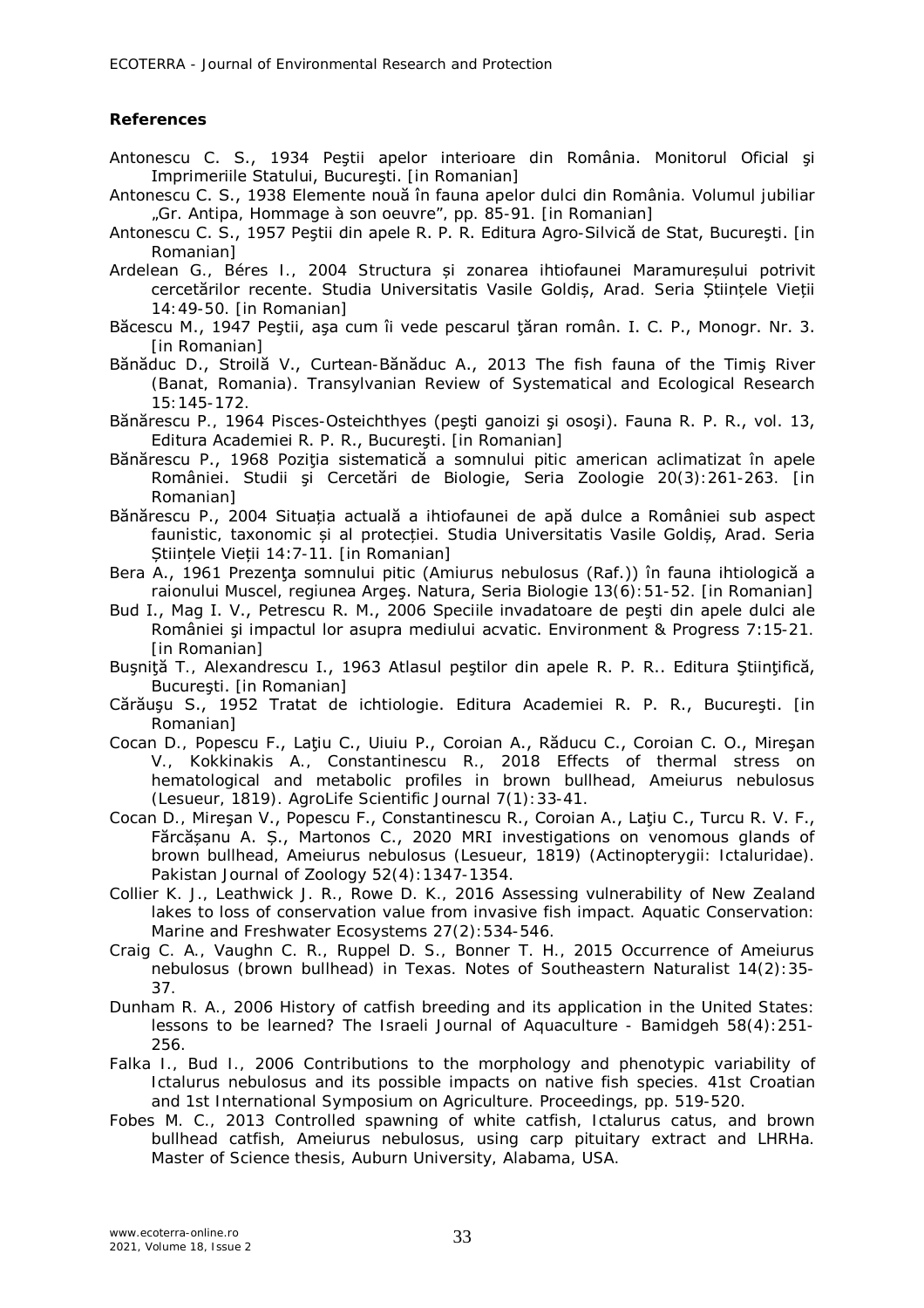- Gavriloaie I. C., 2007 Survey on the alien freshwater fish species entered into Romania's fauna. Acta Ichthyologica Romanica 2:69-78.
- Gavriloaie I. C., 2008 Contributions to the knowledge of Bucharest city ichthyofauna. AACL Bioflux 1:21-26.
- Gavriloaie C., Berkesy C., 2013 Specii americane de peşti dulcicoli introduse în fauna ihtiologică a României. Ecoterra 37:51-60. [in Romanian]
- Gavriloaie I. C., Berkesy C., Cotuțiu M., Rusu C., Stănescu S., 2011 Review concerning the alien fish species in natural waters of Bistrita-Năsăud county. Studii și Cercetări, Biology 16:59-65.

Ghelase G. I., 1956 Somnul pitic. Vânătorul şi pescarul sportiv 9:2. [in Romanian]

- Harka Á., Sallai Z., Wilhelm S., 2004 Modificări intervenite în ihtiofauna bazinului Tisei. Studia Universitatis Vasile Goldiș, Arad. Seria Științele Vieții 14:43-47. [in Romanian]
- Holčik J., 1991 Fish introduction in Europe with particular reference to its central and Eastern part. Canadian Journal of Fisheries and Aquatic Sciences 48(1):13-23.
- Iacob M., Petrescu-Mag I. V., 2008 Inventarul speciilor non-native de peşti din apele dulci ale României. E. Bioflux, Cluj-Napoca, 89 pp. [in Romanian]
- Iftime A., Iftime O., 2021 Alien fish, amphibian and reptile species in Romania and their invasive status: a review with new data. Travaux du Muséum National d'Histoire Naturelle "Grigore Antipa" 64(1):131-186.
- Ionescu P., Radu V. M., Deak G., Ciobotaru I. E., Marcu E., Diacu E., Pipirigeanu M., 2019 Bioaccumulation of potentially toxic elements in fish species from aquatic environments located in crowded areas of southern Romania. Technium 1:53-58.
- Ionescu V., 1968 Vertebratele din România. Editura Academiei R. S. R., Bucureşti. [in Romanian]
- Jackman R. E., Hunt W. G., Jenkins J. M., Detrich P. J., 1999 Prey of nesting bald eagles in Northern California. Journal of Raptor Reseacrh 41(3):202-211.
- Marković G. S., Ćirković M. A., Maletin S. A., 2012 The role of allochthonous (non-native) fish species in Serbian aquaculture. Journal of Central European Agriculture 13(3): 539-544.
- Oroş I., Stăncioiu S., 1968 Aspecte metabolice la somnul pitic (*Amiurus nebulosus*) în sezonul rece. Studia Universitatis Babeş-Bolyai, Series Biologia 2:133-138. [in Romanian]
- Page L. M., Burr B. M., 2011 A field guide to freshwater fishes of North America north of Mexico. Houghton Mifflin Harcourt, Boston, 663 pp.
- Petrescu R. M., Mag I. V., 2006 Non-native biological invaders: *Ictalurus* (*Ameiurus*) *nebulosus* (Lesueur, 1819). Acta Ichtiologica Romanica 1:221-234.
- Petrescu R. M., Mag I. V., 2007 Non-native ornamental fish in Romanian freshwaters. Acta Ichtiologica Romanica 2:189-196.
- Popescu F., Lațiu C., Cocan D., Mireșan V., 2015 Topography of the internal organs of the brown bullhead (*Ameiurus nebulosus*) Lesueur, 1819 (Actinopterygii: Ictaluridae). Bulletin USAMV Animal Science and Biotechnology 72(2):262-263.
- Rădulescu I., Suceveanu N., 1959 Contribuţii la cunoaşterea hranei şi parazitofaunei somnului pitic (*Ameiurus nebulosus* La Sueur) din apele noastre. Buletinul Institutului de Cercetări Piscicole 18(3):71-74. [in Romanian]
- Rojo A., 2013 Osteological atlas of the brown bullhead (*Ameiurus nebulosus*) from Nova Scotia waters: a morphological and biometric study. Curatorial Report Number 100, Nova Scotia Museum, Halifax, 151 pp.
- Rössler R., 2002, Die ichthyofauna des regierungsbezirkes Bistritz-Nassod in siebenbürgen. Complexul Muzeal Bistriţa-Năsăud, Studii şi Cercetări, Biologie 7:143-170.
- Stănescu S. V., Gavriloaie C., 2011 Aspecte privind vegetația și fauna râului Colentina pe traseul din municipiul Bucureşti. EcoTerra 27:49-52. [in Romanian]
- Telcean I., Cupşa D., Covaciu-Marcov S. D., Sas I., 2005 Study about the fish fauna changes in the organic polluted stretches of Crişul Repede river (Bihor county, western Romania). Universitatea din Bacău: Studii şi Cercetări. Biologie 10:83-86.